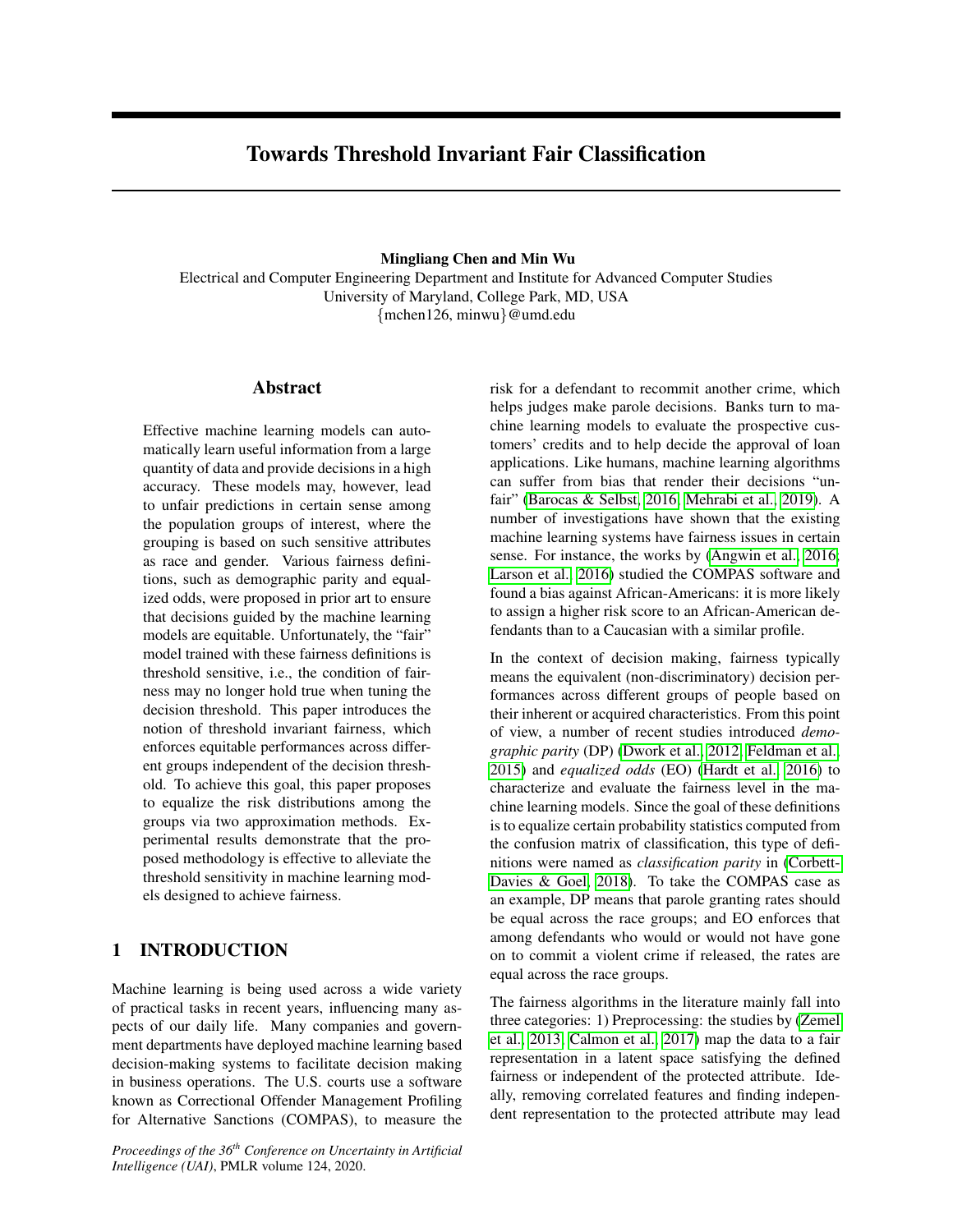to undesirable decision outcomes. Imagine a company scores randomly on the applicants over two groups. Even though the scoring function is independentof the groups, it is likely that a considerable number of unqualified applicants are selected at last. 2) Constraints on training: the works by [\(Zafar et al., 2017a,](#page-9-10)[b\)](#page-9-11) constrain the classifier on DP and EO, respectively, during the training. Fair classification can also be reduced to a set of subproblems [\(Agarwal et al., 2018\)](#page-8-0). The tradeoff is required between accuracy and fairness constraints. 3) Postprocessing: the work by [\(Hardt et al., 2016\)](#page-9-6) searches proper thresholds on scores over different groups. The studies by [\(Crowson et al., 2016;](#page-9-12) [Pleiss et al., 2017\)](#page-9-13) calibrate on the prediction score such that the probability of positive label is equal to the prediction score. The postprocessing requires access to protected attributes in the test phase.

Classification parity can help machine learning models achieve equitable decision performances across the groups from a probability point of view, such as positive proportion of decisions, true positive rate, false positive rate, and other statistics alike. However, such parity of the group-wise performances is generally not retained, when we tune the decision threshold. Trained under the constraint of classification parity, the classifiers only "delicately" achieve fairness requirement in the default decision thresholds, and are sensitive and vulnerable to the change of decision thresholds. We will illustrate the limitation of classification parity in Section [2.2.](#page-1-0)

To alleviate the limitation of classification parity, we introduce a new notion of *threshold invariant fairness* in this paper. Unlike classification parity, threshold invariant fairness enforces a stronger condition on the classifier such that it has a consistent fairness level of classification results against the change of decision threshold.

To develop our proposed notion, we find that it is sufficient to design the scoring function of the classifier to equalize the distributions of the risk scores over all groups. From classification parity to threshold invariant fairness, the equalization focus shifts from statistical attributes at a given decision rule to the probability distribution of the risk scores, suggesting that our proposed notion imposes a stronger constraint than that by the classification parity. In this paper, we propose two approximation approaches to equalize the distributions of risk scores over all groups and incorporate them into a variety of differentiable classifiers, such as logistic regression and support vector machine. The problem can be solved by a gradient-based optimizer. Our new methods have two advantages compared with the prior art: 1) we do not require the protected attributes in the test phase; 2) we can tune the threshold to modify the positive rate of the classifier predictions and maintain the fairness as much as possible.

## 2 BACKGROUND

### <span id="page-1-1"></span>2.1 CLASSIFICATION PARITY

Classification parity is an approach to alleviate the machine bias by equalizing performance measure of classification across the groups with the protected attributes to achieve a group-wise fair classification. As early reviewed, *demographic parity* [\(Dwork et al., 2012;](#page-9-4) [Feld](#page-9-5)[man et al., 2015\)](#page-9-5) and *Equalized Odds* [\(Hardt et al., 2016\)](#page-9-6) are two well-known fairness definitions in classification parity. We assume that one input sample with observed m-dimensional features  $X \in \mathbb{R}^m$  has a protected attribute  $A \in \{0, 1\}$ , and a groud truth label  $Y \in \{0, 1\}$ ; and  $\hat{Y} \in \{0, 1\}$  is the classifier's prediction. In a simplified recidivism example, A may represent the defendant's race as African-American versus Caucasian, Y represents whether the defendant recommits another crime after being released. The definition of two existing classification parities are described as follows.

**Definition 1.** *(Demographic Parity). A predictor*  $\hat{Y}$  *satisfies demographic parity if*

$$
P(\hat{Y} = 1 | A = 0) = P(\hat{Y} = 1 | A = 1).
$$
 (1)

**Definition 2.** *(Equalized Odds). A predictor*  $\hat{Y}$  *achieves equalized odds if the true positive rates and false positive rates across the groups are equal, respectively, i.e.,*

$$
\begin{cases}\nP(\hat{Y} = 1 | A = 0, Y = 0) = P(\hat{Y} = 1 | A = 1, Y = 0), \\
P(\hat{Y} = 1 | A = 0, Y = 1) = P(\hat{Y} = 1 | A = 1, Y = 1).\n\end{cases}
$$
\n(2)

We see that DP enforces that the selection rates are equal across all the protected attributes; EO enforces that the prediction accuracy is equally high across all the protected attributes. Based on the above parity definition, many papers have proposed algorithms to achieve classification parity via pre-processing [\(Kamiran & Calders,](#page-9-14) [2012;](#page-9-14) [Zemel et al., 2013\)](#page-9-8), post-processing [\(Hardt et al.,](#page-9-6) [2016\)](#page-9-6), and regularization techniques [\(Dwork et al., 2012;](#page-9-4) [Feldman et al., 2015;](#page-9-5) [Zafar et al., 2017a,](#page-9-10)[b;](#page-9-11) [Corbett-](#page-9-15)[Davies et al., 2017;](#page-9-15) [Agarwal et al., 2018\)](#page-8-0).

### <span id="page-1-0"></span>2.2 LIMITATION OF THE PRIOR ART

As pointed out by [\(Corbett-Davies & Goel, 2018\)](#page-9-7), classification parity is a problematic measure of fairness. We consider a risk score  $s(X) = P(\hat{Y} = 1|X)$ , describing the probability that an input sample  $X$  will be predicted positive. Given a group  $\mathcal{D}_a$  with protected attribute  $A = a$ , we can compute the distribution of  $s(X)$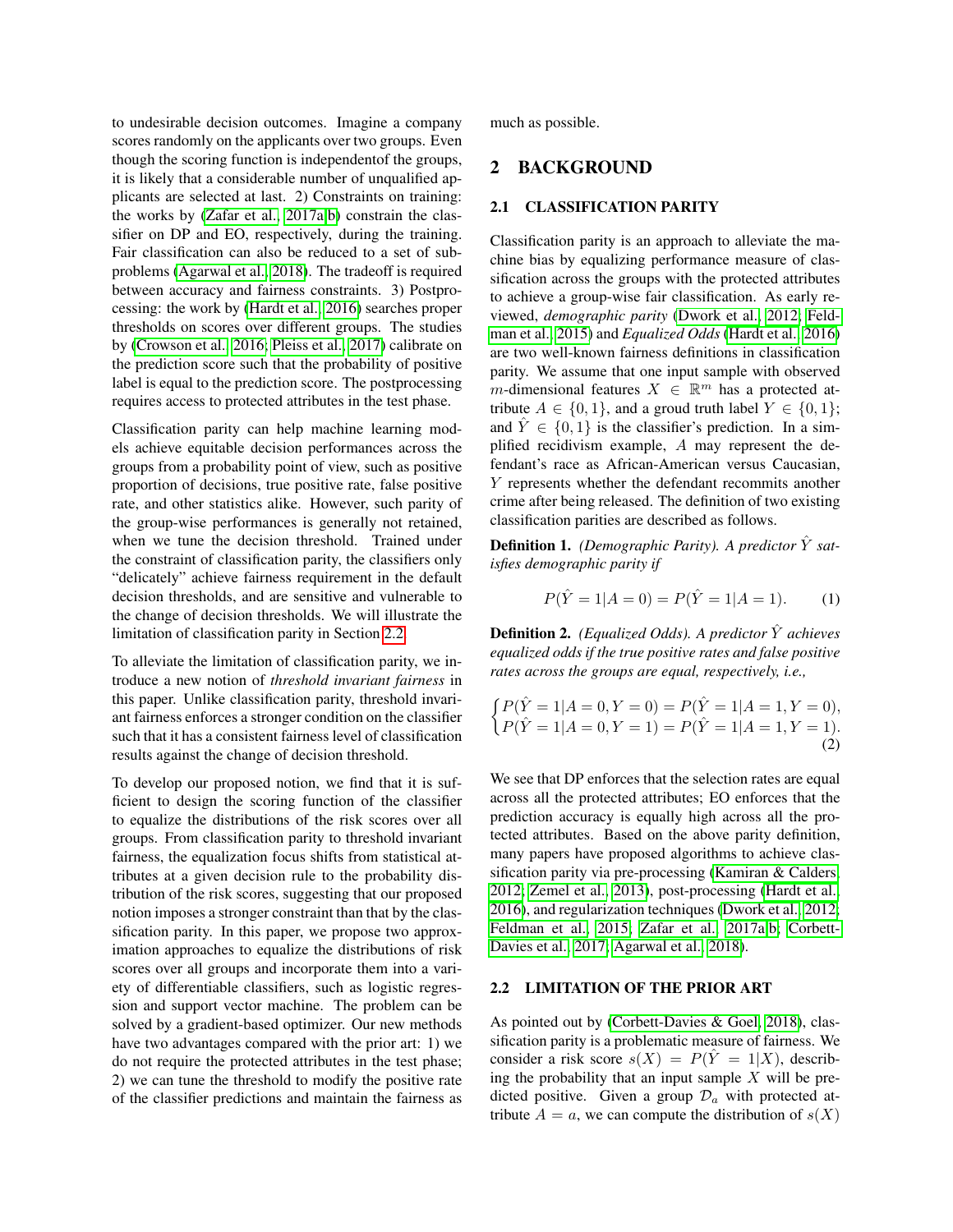

<span id="page-2-0"></span>Figure 1: Hypothetical risk distributions of two groups (e.g.,  $A = 0$  and  $A = 1$ ). When classification parity is satisfied, i.e., the areas of the highlighted regions are equal, the risk distributions can still differ from each other. Classification parity does not achieve equitable decision performance in terms of risk distribution.

over the group  $\mathcal{D}_a$ , which we refer to as risk distribution  $r(\mathcal{D}_a)$ . Figure [1](#page-2-0) shows hypothetical risk distributions for two groups with different protected attributes. In the model inference stage, an input sample is classified by comparing its risk score with a decision threshold. The proportion of the positive predictions in one group is the fraction of the risk distribution that is to the right of the decision threshold, highlighted in Figure [1.](#page-2-0)

According to the definitions reviewed in Section [2.1,](#page-1-1) to achieve classification parity is to equalize the positive (or negative) proportions among different groups. However, when the classifier achieves classification parity at a specific decision threshold, i.e., the areas of the highlighted regions are equal, the risk distributions can still differ from each other. This suggests that the classification parity can be easily destroyed by changing the decision threshold. The "fair" machine learning model under classification parity does not show equitable performances among different groups in terms of the risk distribution. The goal of this paper is to propose a stronger condition on fairness to alleviate the above issue, and to develop systematic method by designing the scoring function during the classifier training to achieve it.

## 3 THRESHOLD INVARIANT FAIRNESS

## 3.1 NOTATIONS

Recall that an input sample with  $m$ -D features  $X \in \mathbb{R}^m$ has protected attribute  $A \in \{0, 1\}$ , its corresponding ground truth label  $Y \in \{0, 1\}$ , and the classifier prediction is  $\hat{Y} \in \{0, 1\}$ . Define the scoring function in classifier  $g : \mathbb{R}^m \mapsto \mathbb{R}$ , mapping the m-D features to a scalar, the raw score. A *sigmoid* activation  $\sigma(\cdot)$  is applied to confine the raw score in the range of  $[0, 1]$ , which can be interpreted as the risk score defined in Section [2.2,](#page-1-0) i.e.,  $s(X) = \sigma(q(X))$ . Given the threshold  $t \in [0, 1]$ , the prediction of the sample  $X$  is determined as

$$
\hat{Y} = \begin{cases} 0, & s(X) \le t, \\ 1, & s(X) > t. \end{cases}
$$
 (3)

#### 3.2 FAIRNESS DEFINITION

We define threshold invariant fairness, a stronger condition on classification parity, in the context of DP and EO.

Definition 3. *(Threshold Invariant Fairness). Threshold Invariant Demographic Parity (TIDP) or Threshold Invariant Equalized Odds (TIEO) is achieved when DP or EO is satisfied, respectively, independent of the decision threshold* t*.*

We use the Calder-Verwer (CV) score [\(Calders & Ver](#page-9-16)[wer, 2010\)](#page-9-16) to measure classification parity. For simplicity, we denote that  $P_a(\hat{Y}) := P(\hat{Y} | A = a)$  and  $P_{a,y}(\hat{Y}) := P(\hat{Y} | A = a, Y = y)$ . The CV scores for DP and EO are defined as

$$
\Delta DP = |P_0(\hat{Y} = 1) - P_1(\hat{Y} = 1)|,
$$
  
\n
$$
\Delta EO = \frac{1}{2} (|P_{0,0}(\hat{Y} = 1) - P_{1,0}(\hat{Y} = 1)| + |P_{0,1}(\hat{Y} = 1) - P_{1,1}(\hat{Y} = 1)|).
$$
\n(4)

Note that the smaller the CV score is, the better the classifier achieves a fair classification. In the most ideal cases, the classification parity, DP or EO, is satisfied when  $\Delta$ DP or  $\Delta$ EO is zero.

In the following, we investigate the relationship between threshold invariant fairness and the risk distribution. Denote  $f_a(s) := f(s|A = a)$  and  $f_{a,y}(s) := f(s|A = a)$  $a, Y = y$  as the risk distributions over the group with the protected attribute  $A$  and label  $Y$ . Recall that the support of the risk score s is  $[0, 1]$  and the decision threshold t ranges within  $[0, 1]$ . For the DP constraint, we have

$$
P_a(\hat{Y} = 1) = P_a(s(X) > t) = \int_t^1 f_a(s)ds,
$$
  
\n
$$
P_a(\hat{Y} = 0) = P_a(s(X) \le t) = \int_0^t f_a(s)ds.
$$
 (5)

<span id="page-2-1"></span>Then,

$$
\Delta DP = |P_0(\hat{Y} = 1) - P_1(\hat{Y} = 1)|
$$
  
= 
$$
|\int_t^1 (f_0(s) - f_1(s))ds|
$$
  

$$
\leq \int_t^1 |f_0(s) - f_1(s)|ds \leq \epsilon_{DP}(1 - t).
$$
 (6)

where we define the upper bound of the difference between two risk distributions  $|f_0(s) - f_1(s)| \le \epsilon_{DP}$ ,  $\forall s \in$ [0, 1]. Since  $P_a(\hat{Y} = 1) - P_a(\hat{Y} = 0) = 1, \forall a \in \{0, 1\},\$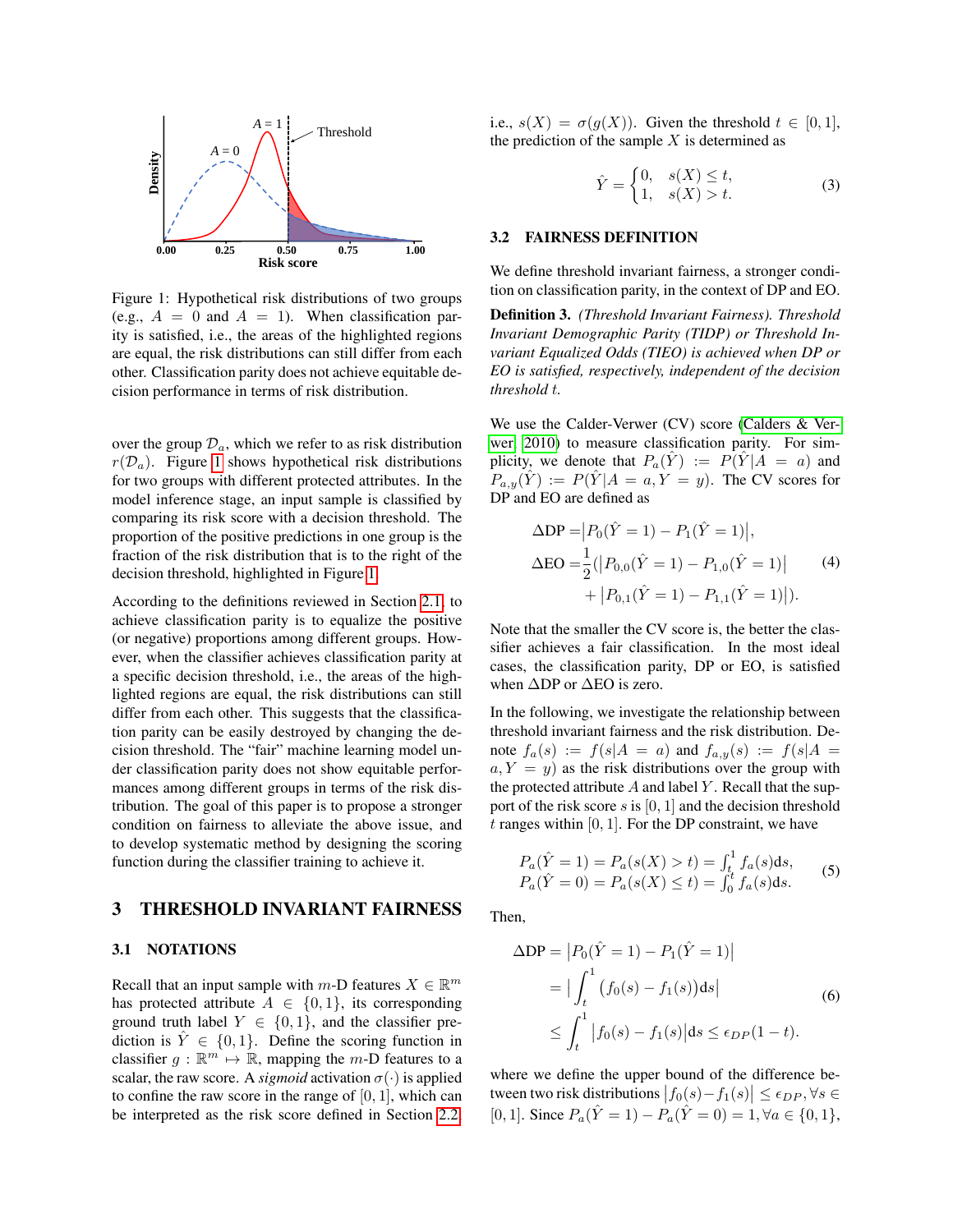we have

<span id="page-3-0"></span>
$$
\Delta DP = |P_1(\hat{Y} = 0) - P_0(\hat{Y} = 0)|
$$
  
\n
$$
\leq \int_0^t |f_1(s) - f_0(s)| ds \leq \epsilon_{DP} t.
$$
 (7)

Combining [\(6\)](#page-2-1) and [\(7\)](#page-3-0), we have

$$
\Delta \text{DP} \le \epsilon_{DP} \cdot \min\{t, 1 - t\} \le \frac{1}{2} \epsilon_{DP}. \tag{8}
$$

Remark 1. *(The sufficient condition of TIDP). When*  $\epsilon_{DP}$  *reaches 0, DP is satisfied regardless of the decision threshold. Hence, equalizing the risk distributions between the positive and negative protected attributes, i.e.,*  $f_0(s) = f_1(s)$ *, is the sufficient condition of TIDP.* 

Similarly, for EO constraint, we have

$$
\Delta \text{EO} \le \frac{1}{2}(\epsilon_0 + \epsilon_1) \cdot \min\{t, 1 - t\} \le \frac{1}{4}(\epsilon_0 + \epsilon_1). \tag{9}
$$

where we define the upper bounds  $|f_{0,0}(s) - f_{1,0}(s)| \le$  $\epsilon_0$  and  $|f_{0,1}(s) - f_{1,1}(s)| \leq \epsilon_1, \forall s \in [0,1]$ . The derivation is given in Appendix A.

**Remark 2.** *(The sufficient condition of TIEO). When*  $\epsilon_0$ and  $\epsilon_1$  *reach 0, EO is satisfied regardless of the decision threshold. Hence, equalizing the risk distributions of the positive/negative samples between positive and negative protected feature attributes, i.e.,*  $f_{0,y}(s) = f_{1,y}(s)$ ,  $\forall y \in$ {0, 1}*, respectively, is the sufficient condition of TIEO.*

Instead of equalizing statistical attributes, threshold invariant fairness requires equalization of risk distributions, which is a stricter condition than the family of classification parity.

## 4 PROPOSED FAIR CLASSIFIER

So far, we know that equalizing risk distributions across different groups is a sufficient condition to achieve threshold-invariant fairness. One straightforward postprocessing approach is to find a mapping function to equalize the histogram of risk scores over one group to another group, a strategy similar to histogram matching in image processing [\(Gonzalez et al., 2001\)](#page-9-17). Here, we focus on holistic systematic approaches to equalize risk distributions during the classifier training by formulating an appropriate fairness regularization. We start with the formulation of the proposed fairness in Section [4.1,](#page-3-1) and then show how to incorporate the regularizer into the classifier design in Section [4.2.](#page-4-0)

## <span id="page-3-1"></span>4.1 EQUALIZATION OF RISK DISTRBUTION

In this subsection, we present two approaches to design the regularizer between two groups  $\mathcal{D}_0$  and  $\mathcal{D}_1$  in the whole sample set D.

#### Approach 1: Histogram Approximation (HA)

Define  $C = \{c_j\}_{j=1}^N$  as the bin centers of N-bin histogram with equal interval and the bin width  $\delta = c_j$  $c_{j-1}$ . The count of the samples from the group  $\mathcal{D}_i$  in the bin  $(c - \frac{\delta}{2}, c + \frac{\delta}{2})$  is expressed as

$$
n_c = \sum_{X \in \mathcal{D}_i} \Pi_c(s(X)),\tag{10}
$$

where  $\Pi_c(\cdot)$  is a rectangular function:

<span id="page-3-3"></span>
$$
\Pi_c(x) = \begin{cases} 1, & x \in (c - \frac{\delta}{2}, c + \frac{\delta}{2}), \\ 0, & \text{otherwise.} \end{cases}
$$
(11)

<span id="page-3-4"></span>Since  $\Pi_c(\cdot)$  is not differentiable, we approximate it with a Gaussian kernel,

$$
n_c = \sum_{X \in \mathcal{D}_i} G_c(s(X)) = \sum_{X \in \mathcal{D}_i} \exp(-\frac{(s(X) - c)^2}{2\sigma_c^2}). \tag{12}
$$

Hence, the histogram of the risk score in  $\mathcal{D}_i$  can be expressed as

$$
h(\mathcal{D}_i) = normalize\big(\big[n_{c_1}, n_{c_2}, ..., n_{c_N}\big]\big),\qquad(13)
$$

where  $normalize(\cdot)$  scales the histogram such that the histogram entries sum to one. Note that  $h(\mathcal{D}_i)$  is an N-D vector since the histogram has  $N$  bins. The HA method formulates a differentiable histogram via a Gaussian kernel to construct the risk distribution.

We use the symmetric combination of Kullback–Leibler (KL) divergence to evaluate the distance of the risk distributions between two groups  $\mathcal{D}_0$  and  $\mathcal{D}_1$ .

<span id="page-3-2"></span>
$$
d(r(\mathcal{D}_0), r(\mathcal{D}_1))
$$
  
= $D_{KL}(h(\mathcal{D}_0)||h(\mathcal{D}_1)) + D_{KL}(h(\mathcal{D}_1)||h(\mathcal{D}_0))$   
=
$$
\sum_{i=1}^{N} (h_{(i)}(\mathcal{D}_0) - h_{(i)}(\mathcal{D}_1)) \log \frac{h_{(i)}(\mathcal{D}_0)}{h_{(i)}(\mathcal{D}_1)}.
$$
 (14)

where subscript  $(i)$  denotes the *i*-th entry of the histogram. It can be seen that the distance  $d$  is non-negative and approaches zero when two risk distributions are equal, i.e.,  $r(\mathcal{D}_0) = r(\mathcal{D}_1)$ .

### Approach 2: Gaussian Assumption (GA)

Since the risk scores are the sigmoid of the raw scores, i.e.,  $s(X) = \sigma(g(X))$ , equalizing the distribution of raw scores would lead to the equalization of the risk distribution. Given two groups  $\mathcal{D}_0$  and  $\mathcal{D}_1$ , we assume that the distributions of raw scores obey the same Gaussian distribution over  $\mathcal{D}_0$  and  $\mathcal{D}_1$ , and the mean and variance are sufficient to characterize the distributions. We estimate means and variances of the distributions of raw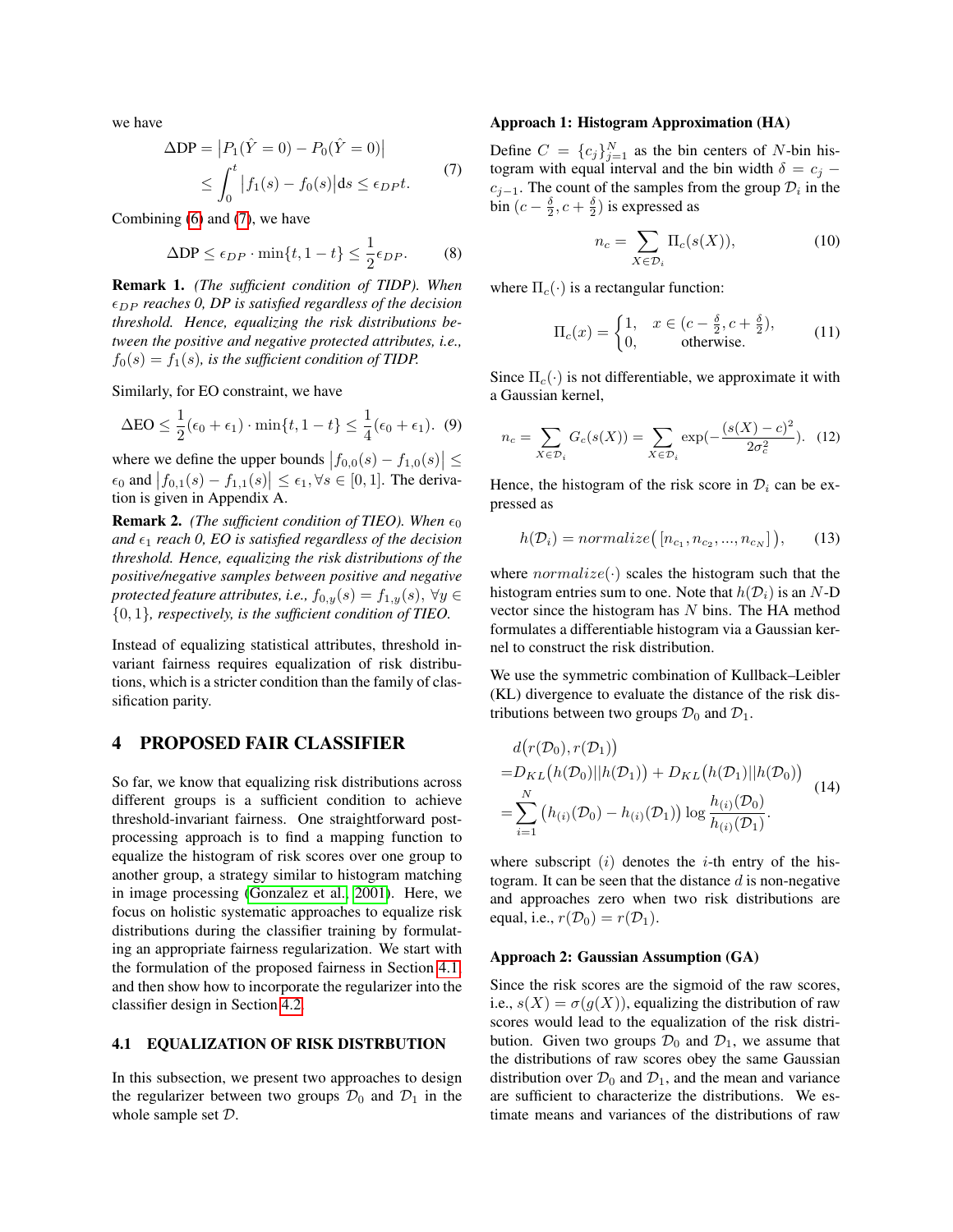score over  $\mathcal{D}_0$  and  $\mathcal{D}_1$  using maximum likelihood estimate:

$$
\mathcal{D}_{i}: \left\{ \begin{array}{l} \hat{\mu}_{i} = \frac{1}{|\mathcal{D}_{i}|} \sum_{X \in \mathcal{D}_{i}} g(X) \\ \hat{\sigma}_{i}^{2} = \frac{1}{|\mathcal{D}_{i}|} \sum_{X \in \mathcal{D}_{i}} \left( g(X) - \hat{\mu}_{i} \right)^{2} \end{array}, i \in \{0, 1\}.
$$
\n
$$
(15)
$$

Recall that KL divergence of two 1-D Gaussian distributions  $\mathcal{N}_0(\mu_0, \sigma_0^2)$  and  $\mathcal{N}_1(\mu_1, \sigma_1^2)$  is

$$
D_{KL}(\mathcal{N}_0||\mathcal{N}_1) = \frac{1}{2} \Big( \log \frac{\sigma_1^2}{\sigma_0^2} + \frac{(\mu_0 - \mu_1)^2 + \sigma_0^2}{\sigma_1^2} - 1 \Big). \tag{16}
$$

Based on [\(16\)](#page-4-1), we define the distance between two risk distributions  $r(\mathcal{D}_0)$  and  $r(\mathcal{D}_1)$  as

$$
d(r(\mathcal{D}_0), r(\mathcal{D}_1)) = D_{KL}(\mathcal{N}_0||\mathcal{N}_1) + D_{KL}(\mathcal{N}_1||\mathcal{N}_0)
$$
  
=  $\frac{1}{2} \left( \frac{(\hat{\mu}_0 - \hat{\mu}_1)^2 + \hat{\sigma}_0^2}{\hat{\sigma}_1^2} + \frac{(\hat{\mu}_1 - \hat{\mu}_0)^2 + \hat{\sigma}_1^2}{\hat{\sigma}_0^2} - 2 \right).$  (17)

Similar to  $(14)$ , the distance d is non-negative and approaches zero when the means and variances from  $\mathcal{D}_0$ and  $\mathcal{D}_1$  are equal, i.e.,  $\hat{\mu}_0 = \hat{\mu}_1$  and  $\hat{\sigma}_0^2 = \hat{\sigma}_1^2$ .

Note that the distance  $d$  in both approaches discussed in this section are differentiable, which can facilitate the classifier optimization using gradient-based methods.

#### Fairness Regularizer  $E_f$

For simplicity, we assume that the sample set  $D$  has a binary protected attribute, i.e.,  $|A| = 2$ . To distinguish the DP and EO cases, we name the regularizers as  $E_{f,DP}$ and  $E_{f,EO}$ , respectively. For TIDP case,  $D$  is splited into two groups: negative protected attribute  $\mathcal{D}_0$  and positive protected attribute  $\mathcal{D}_1$ . The regularizer fir this case  $E_{f,DP}$  is defined as

$$
E_{f,DP}(\mathcal{D}) = d(r(\mathcal{D}_0), r(\mathcal{D}_1)).
$$
 (18)

For TIEO case,  $D$  is splited into four groups: negative and positive samples with negative protected attribute,  $\mathcal{D}_{0,n}$  and  $\mathcal{D}_{0,p}$ , respectively, and negative and positive samples with positive protected attribute,  $\mathcal{D}_{1,n}$  and  $\mathcal{D}_{1,p}$ , respectively. The regularizer for this case  $E_{f,EO}$  is defined as

$$
E_{f,EO}(\mathcal{D}) = \sum_{y \in \{n, p\}} d(r(\mathcal{D}_{0,y}), r(\mathcal{D}_{1,y})). \tag{19}
$$

Note that the regularizer can be extended to the case of multiple protected attributes, i.e.,  $|A| > 2$ .

### <span id="page-4-0"></span>4.2 CLASSIFIER FORMULATION

As a proof-of-concept, we consider two kinds of classifiers: logistic regression (LR) and support vector machine (SVM). It is worthwhile to note that our proposed method can be easily extended to other complex differentiable classifiers. Define the classifier  $g(x) = w^{T}x + b$ , and the risk score is computed as  $s(x) = \sigma(g(x))$ .

**LR Model:** The loss function  $L_{LR}$  for logistic regression can be expressed as

<span id="page-4-2"></span>
$$
L_{LR}(w, b) = \frac{1}{|\mathcal{D}|} \sum_{(X,Y)\in\mathcal{D}} L_{ce}(s(X), Y) + \eta E_f(\mathcal{D}), \tag{20}
$$

<span id="page-4-1"></span>where  $L_{ce}(\cdot)$  denotes the cross-entropy loss of the risk score and the label, and  $\eta$  is a positive hyperparameter. Since [\(20\)](#page-4-2) is differentialable, we can use gradient-based methods to minimize  $(20)$  with respect to w and b.

Linear SVM Model: Pegasos was proposed to solve SVM with the hinge loss version using a sub-gradient solver [\(Shalev-Shwartz et al., 2011\)](#page-9-18), i.e.,

<span id="page-4-3"></span>
$$
L_{\text{Pegasos}}(w, b) = \frac{\lambda}{2} ||w||^2 + \frac{1}{|\mathcal{D}|} \sum_{(X, Y) \in \mathcal{D}} \max\{0, 1 - Y \cdot g(X)\},\tag{21}
$$

where  $\lambda$  is a positive hyperparameter, and the label  $Y \in$  $\{-1, 1\}$  in an SVM denotes negative/positive label.

By incorporating the fairness regularizer into [\(21\)](#page-4-3), we obtain the loss function as

<span id="page-4-4"></span>
$$
L_{\text{LSVM}}(w, b) = \frac{\lambda}{2} ||w||^2 + \eta E_f(\mathcal{D})
$$
  
+ 
$$
\frac{1}{|\mathcal{D}|} \sum_{(X, Y) \in \mathcal{D}} \max\{0, 1 - Y \cdot g(X)\},
$$
(22)

where  $\lambda$  and  $\eta$  are positive hyperparameters. Similar to Pegasos in [\(21\)](#page-4-3), we can apply sub-gradient solvers, due to the sub-differentiability of [\(22\)](#page-4-4).

Kernel SVM Model: In a kernel SVM, we use a mapping function  $\phi(\cdot)$  to transform the original features to a higher dimensional subspace. Substituting original features X with the mapped features  $\phi(X)$ , we can rewrite [\(22\)](#page-4-4) as

<span id="page-4-5"></span>
$$
L_{\text{KSYM}}(w, b) = \frac{1}{|\mathcal{D}|} \sum_{(X, Y) \in \mathcal{D}} \max\{0, 1 - Y \cdot g(\phi(X))\} + \frac{\lambda}{2} ||w||^2 + \eta E_f(\phi(\mathcal{D})).
$$
\n(23)

According to the Representer Theorem [\(Kimeldorf &](#page-9-19) [Wahba, 1971\)](#page-9-19), the optimal solution of [\(23\)](#page-4-5) can be spanned by the training samples, i.e., it is of the form  $w = \sum_{i=1}^{\mathcal{|D|}} \alpha_i \phi(X_i)$ . Hence, the kernel SVM predictor becomes  $\tilde{g}(x) = \sum_{i=1}^{|\mathcal{D}|} \alpha_i \phi(X_i)^T \phi(x) + b =$  $\sum_{i=1}^{\lvert \mathcal{D} \rvert} \alpha_i K(X_i, x) + b$ , where we define the kernel operator  $K(X_i, x) = \phi(X_i)^T \phi(x)$ . Equation [\(23\)](#page-4-5) can be rewritten with respect to  $\alpha$  as

<span id="page-4-6"></span>
$$
L_{\text{KSYM}}(\alpha, b) = \frac{\lambda}{2} \sum_{i,j=1}^{|\mathcal{D}|} \alpha_i \alpha_j K(X_i, X_j) + \eta E_f(\phi(\mathcal{D})) + \frac{1}{|\mathcal{D}|} \sum_{(X, Y) \in \mathcal{D}} \max\{0, 1 - Y \cdot \tilde{g}(X)\},
$$
\n(24)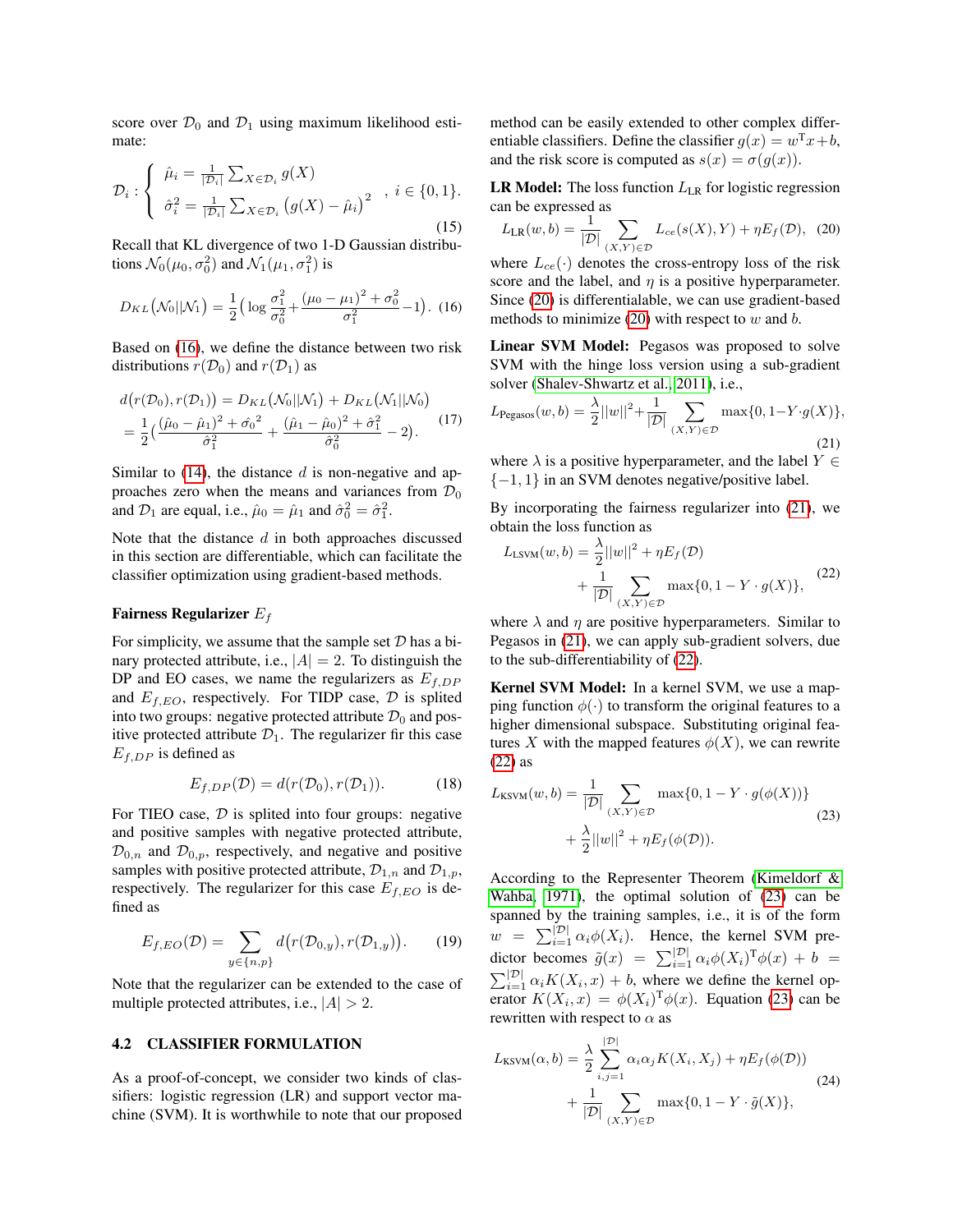

<span id="page-5-1"></span>Figure 2: Tradeoff between model accuracy and classification parity index: (a) LR with the DP constraint, (b) LSVM with the DP constraint, (c) KSVM with the DP constraint, (d) LR with the EO constraint, (e) LSVM with the EO constraint, and (f) KSVM with EO constraint. The red filled triangles indicate the baseline cases in each classifier.

where  $\lambda$  and  $\eta$  are positive hyperparameters. To calculate the fairness regularizer, we can use the kernel trick to compute the risk scores and the risk distributions over the mapped sample set  $\phi(\mathcal{D})$ . Similarly, we can use subgradient-based methods to optimize the loss function [\(24\)](#page-4-6) with respect to  $\alpha$ .

## 5 EXPERIMENTS

In this section, we carry out experiments on the COM-PAS risk assessment dataset compiled by ProPublica [\(Larson et al., 2016\)](#page-9-3) and evaluate how well our proposed method can alleviate the problem of threshold variant fairness in the prior art of classification parity.

### 5.1 DATASET AND FEATURE PROCESSING

ProPublica compiled a list of all criminal defendants screened through the COMPAS tool in Broward County, Florida, during  $2013$  $2013$  $2013$  to  $2014<sup>1</sup>$ . The dataset contains defendants' records of prison times, demographics (e.g., gender, race, and age), criminal histories (current charge type, charge degree, and number of prior crimes), the COMPAS risk scores, and the ground truth of recidivism within two years after the screening. Previous discussions on bias decisions from machine learning on this dataset can be found in [\(Angwin et al., 2016;](#page-9-2) [Dieterich](#page-9-20) [et al., 2016;](#page-9-20) [Dressel & Farid, 2018\)](#page-9-21).

For simplicity, we only consider a subset of defendants whose race was either African-American or Caucasian, which is the protected attribute in our study. The set of features used in the classification task is summarized in Table [1.](#page-6-0) We only use the protected attribute, "race", as an indicator of the groups in the training and exclude it from the features for the classification task. The features are a combination of continuous and categorical features. For continuous features, we subtract their mean and scale them to unit variance; for categorical features, we use  $0/1$  to encode the features, expect for the labels in SVM where  $-1/ + 1$  encoding is used. The dataset was randomly split into training (70%) and test (30%).

## 5.2 TRADEOFF BETWEEN ACCURACY AND FAIRNESS

We have trained three types of classifiers: LR, linear SVM (LSVM), and kernel SVM (KSVM). For SVM, we set hyperparameter  $\lambda = \frac{1}{10 \cdot |\mathcal{D}|}$ . We used radial ba-

<span id="page-5-0"></span>The dateset can be downloaded from  $https://r/2)$  $https://r/2)$ [github.com/propublica/compas-analysis](https://github.com/propublica/compas-analysis).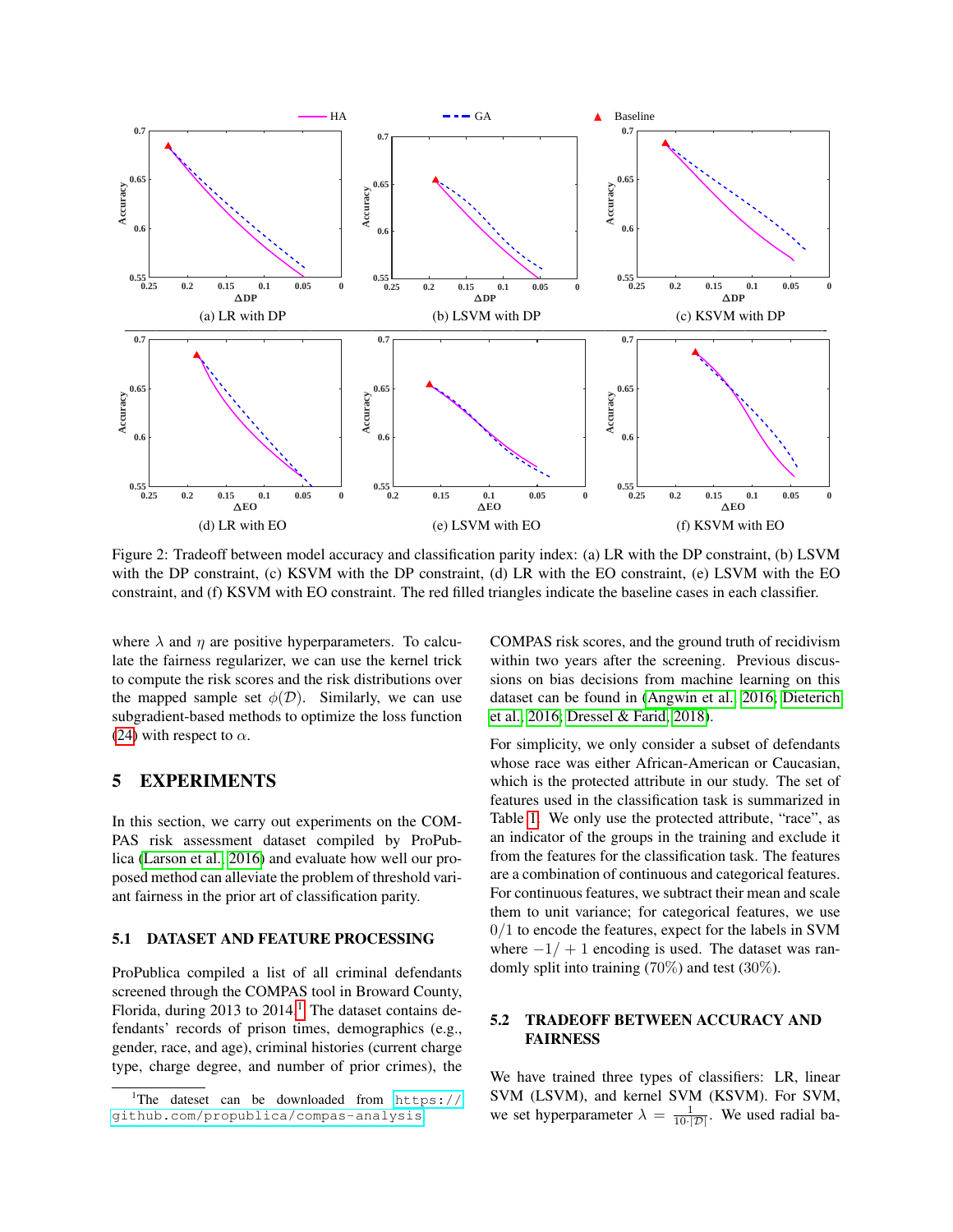

<span id="page-6-1"></span>Figure 3: Risk distributions of LR classifiers with different levels of fairness regularizers. The first row is the baseline, i.e., unconstrained classifier; the second row is the classifier with moderate constraints; the third row is the classifier with strong constraints. (a) DP+HA, (b) DP+GA, (c) EO+HA, and (d) EO+GA. The figures are best viewed in color.

| Feature            | <b>Preprocessing</b><br><b>Type</b> |                |
|--------------------|-------------------------------------|----------------|
| Age                | Continuous                          | Normalization  |
| Gender             | Binary                              | $0-1$ encoding |
| Race (Protected)   | Binary                              | $0-1$ encoding |
| Priors count       | Continuous                          | Normalization  |
| Charge degree      | Binary                              | $0-1$ encoding |
| Recidivism (Label) | Binary                              | $0-1$ encoding |

<span id="page-6-0"></span>Table 1: Preprocessed Features Used in COMPAS Data

sis function (RBF) kernel with  $\gamma = 0.5$  in KSVM, i.e.,  $K(x_1, x_2) = \exp(-\gamma ||x_1 - x_2||_2^2)$ . We applied gradient descent to optimize the models with momentum 0.9 and learning rate starting from 0.1 to 0.0001.

We tuned  $\eta$  from 0 to 5 in each classifier to show the tradeoff curve of accuracy versus fairness in Figure [2](#page-5-1) via the two proposed equalization approaches: histogram approximation (HA) and gaussian assumption (GA). Note that the classifiers with  $\eta = 0$  are the unconstrained classifiers, considered as *baseline*.

As shown in Figure [2,](#page-5-1) we can see that our proposed

methods are effective at alleviating disparate learning performances across the groups. The CV scores of ∆DP and ∆EO reduce from around 0.2 to 0.05, with the help of the proposed fairness regularizers, whereas the resulting accuracies drop by approximately  $0.1$  on a  $[0, 1]$ scale. Generally, our proposed methods can be used in different types of classifiers (e.g., LR, LSVM, and KSVM) and different types of classification parity indices (e.g., DP and EO). Comparing two equalization methods of HA and GA, the models with GA based fairness regularizer have slightly better performances than those with the HA approach in terms of the accuracy cost to achieve the same fairness level.

### 5.3 VISUALIZATION OF RISK DISTRIBUTION

In this section, we use linear regression classifiers as an example to visualize the influence of the proposed fairness regularizers on risk distributions. Figure [3](#page-6-1) shows the risk distributions of this type of classifiers in three example cases: with no constraints (baseline), medium constraints, and large constraints. For the DP constraint, we present the risk distributions of the African-American group and the Caucasian group; for the EO constraint,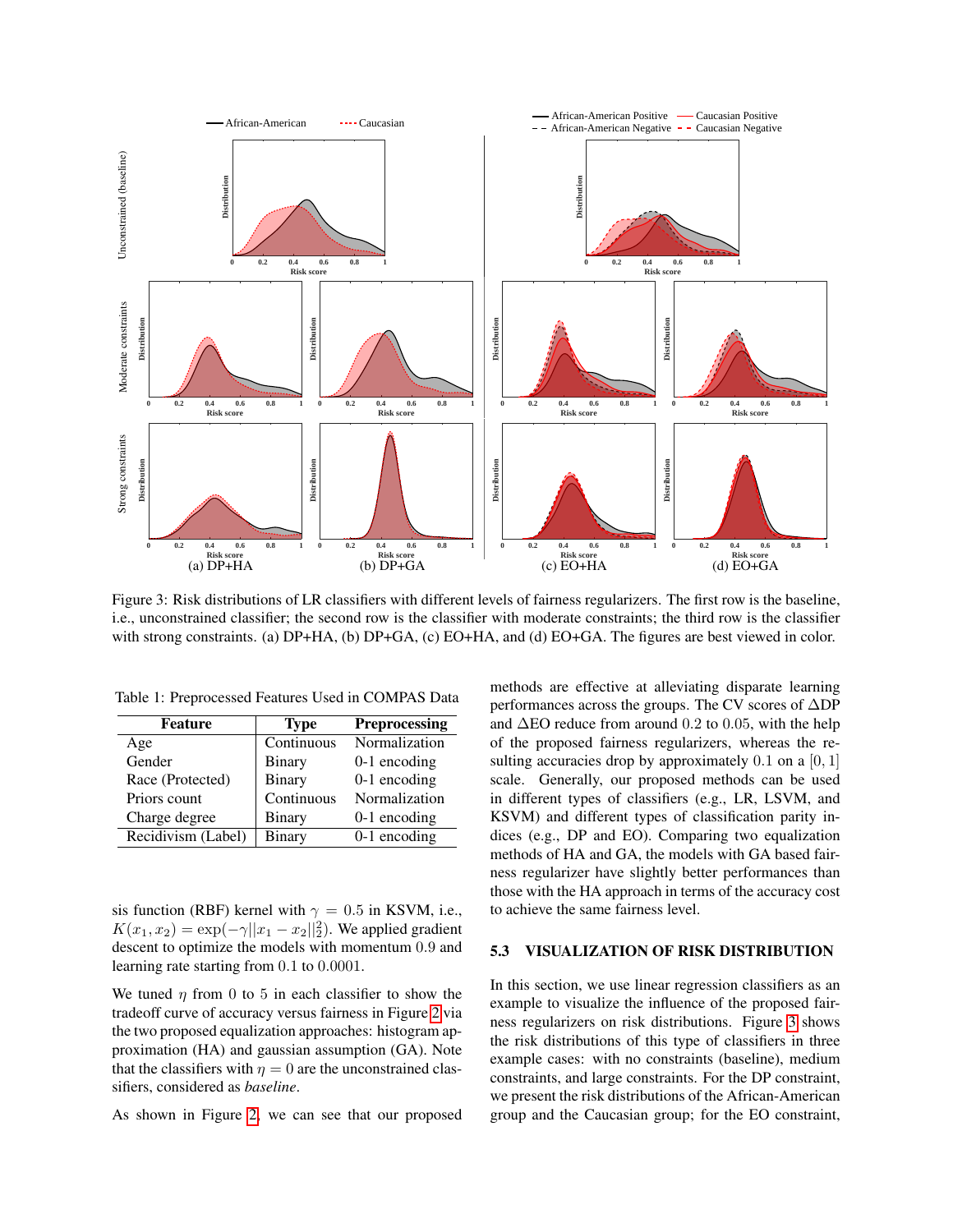|                 | Accuracy | $\Delta \mathbf{DP}$ | Int.  | <b>STD</b> |
|-----------------|----------|----------------------|-------|------------|
| <b>Baseline</b> | 68.4%    | 0.225                | 0.145 | 0.044      |
| Zafar-DP        | 57.4%    | 0.060                | 0.079 | 0.024      |
| LR-HA           | 56.6%    | 0.075                | 0.089 | 0.024      |
| $LR-GA$         | 56.9%    | 0.066                | 0.093 | 0.023      |
| LSVM-HA         | 56.2%    | 0.035                | 0.073 | 0.022      |
| LSVM-GA         | 56.5%    | 0.048                | 0.097 | 0.020      |
| <b>KSVM-HA</b>  | 57.0%    | 0.059                | 0.057 | 0.014      |
| <b>KSVM-GA</b>  | 58.4%    | 0.064                | 0.098 | 0.024      |

<span id="page-7-0"></span>Table 2: Performance Under DP Constraint

we show the risk distributions of African-American recidivists, African-American non-recidivists, Caucasian recidivists, and Caucasian non-recidivists, respectively.

Several observations can be made from Figure [3.](#page-6-1) First, the distributions from the baseline classifiers are distinct among the groups, suggesting the discriminating decision performances for different groups. The unconstrained classifiers suffer from some bias in their predictions. Second, our proposed methods progressively equalize the risk distributions among the groups as we weigh more on fairness regularizers. When we impose medium constraints, the corresponding risk distributions become closer in shape than that in the baseline cases. When we keep increasing the constraints to a significant level, the corresponding risk distributions almost overlap with each other, indicating the effectiveness of the regularizer to equalize the risk distributions.

#### 5.4 PARITY VARIATION VERSUS THRESHOLD

We conducted experiments on three types of classifiers (e.g., LR, LSVM, and KSVM) with 2 equalization approaches (e.g., HA, GA). In this section, we name the proposed classifiers as "{classifier type}-{equalization}". For instance, "LR-HA" refers to LR classifier with HA approach. We compare our proposed approaches with the prior works based on DP constraint [\(Zafar et al., 2017b\)](#page-9-11) and EO constraint [\(Za](#page-9-10)[far et al., 2017a\)](#page-9-10). We refer to them as "Zafar-DP" and "Zafar-EO" in the paper, respectively. The baseline refers to the unconstrained LR classifier. Note that all these methods do not use protected attributes to make predictions in the test stage. We show the variation of classification parity versus the decision threshold of the risk score for a given classifier. For fair comparison, we tune the parameter  $\eta$  to make the proposed classifiers have comparable performances to the prior works, in terms of prediction accuracy. Performance accuracy and the CV scores of ∆DP and ∆EO come from the classifiers with the default decision threshold.

<span id="page-7-1"></span>Table 3: Performance Under EO Constraint

|                 | Accuracy | $\triangle$ EO | Int.  | <b>STD</b> |
|-----------------|----------|----------------|-------|------------|
| <b>Baseline</b> | 68.4%    | 0.188          | 0.123 | 0.037      |
| Zafar-EO        | 63.2%    | 0.120          | 0.154 | 0.047      |
| LR-HA           | 62.7%    | 0.117          | 0.077 | 0.024      |
| $LR-GA$         | 62.9%    | 0.117          | 0.098 | 0.028      |
| LSVM-HA         | 63.3%    | 0.137          | 0.109 | 0.029      |
| LSVM-GA         | 63.0%    | 0.129          | 0.062 | 0.018      |
| <b>KSVM-HA</b>  | 63.2%    | 0.112          | 0.067 | 0.012      |
| <b>KSVM-GA</b>  | 62.9%    | 0.096          | 0.040 | 0.009      |

To investigate the parity variation versus the decision threshold, we present the variation of the classification parity by changing the decision threshold ranging from 0.3 to 0.7. Table [2](#page-7-0) presents the performances of the classifiers with DP constraint and Table [3](#page-7-1) presents the performances of the classifiers with EO constraint. "Int." refers to the interval length of the parity variation and "STD" denotes the standard deviation. Figure [4](#page-8-1) illustrates the variations of classification parity versus the risk score threshold ranging from 0.3 to 0.7. Less fluctuation and more flatness of the curve suggest that the classifier achieves higher threshold-invariant parity.

As we expect, the baseline classifier has the best performance in terms of accuracy (68.4%), but worst in CV scores of classification parity (∆DP= 0.225 and  $\Delta$ EO= 0.188). It spans a wider range and has a larger variance in parity when decision threshold ranges from 0.3 to 0.7. The variation curves in Figure [4](#page-8-1) are also above the classifiers with fairness constraints. With the fairness constraints during the training, the CV scores are both reduced in Table [2](#page-7-0) and [3](#page-7-1) at the cost of the accuracy performances, and variation ranges and variances decrease to a lower level, indicating the better equitable decision performances among the groups in terms of classification parity. For the DP constraint in Table [2,](#page-7-0) the proposed classifiers have slightly better DP consistency against the change of decision threshold than Zafar-DP, according to the SD of ∆DP. For the EO constraint in Table [3,](#page-7-1) the proposed classifiers have a noticeable advantage in invariant EO against the change of decision threshold. Compared with Zafar-EO, the proposed classifiers have smaller interval ranges and smaller variances of ∆EO.

From Figure [4,](#page-8-1) we can observe that our proposed methods have minor fluctuations on the classification parity curves, compared with Zafar-DP [\(Zafar et al., 2017b\)](#page-9-11) and Zafar-EO [\(Zafar et al., 2017a\)](#page-9-10), respectively. Slightly modifying the decision threshold do not affect the classification parity to a large extent in the proposed classifiers. This suggests that our proposed constraints are effective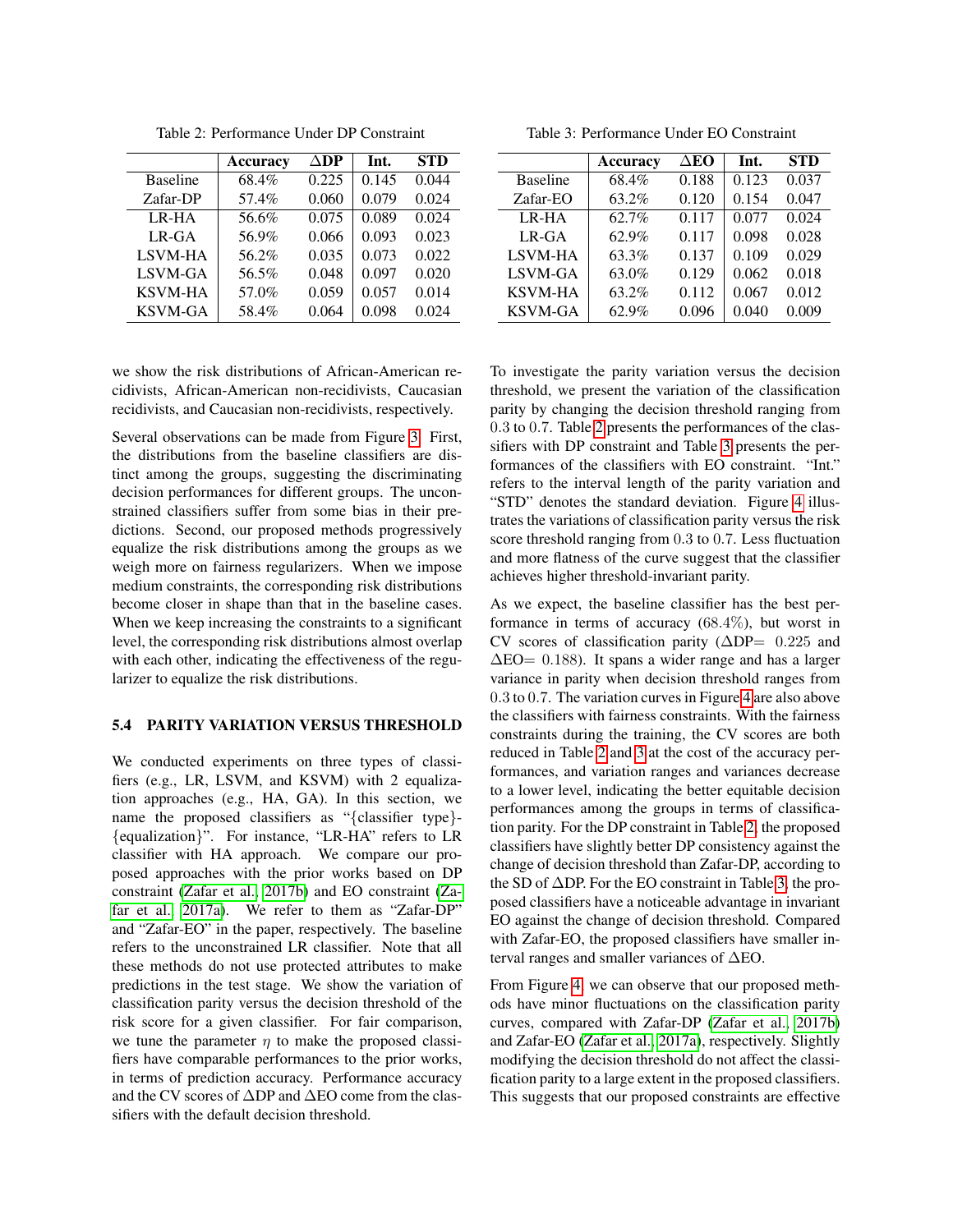

<span id="page-8-1"></span>Figure 4: Variations of classification parity versus decision threshold: (a) classifiers with the DP constraint and (b) classifiers with the EO constraint. The figures are best viewed in color.

in reducing the sensitivity of classifiers to the decision threshold in terms of classification parity. The noticeable drops in the CV scores in the three types of the classifiers demonstrate that our methods can be applied to a variety of classifiers.

### 5.5 DISCUSSIONS

From the experimental results, we can see that two proposed methods are effective in equalizing the risk distributions so as to achieve threshold invariant fairness. In this section, we discuss and summarize the difference between the two methods.

The HA method uses an N-bin histogram to compute the risk distribution. To make the histogram operation differentiable, a Gaussian kernel is used to approximate the accumulation process in each histogram bin. The HA method requires two hyperparameters: the number of bins N and the variance  $\sigma_c^2$  in [\(12\)](#page-3-3). Their settings influence the computational cost and the precision of the distribution approximation. The HA method computes the weight of every sample to each histogram bin via a Gaussian kernel and then sum up the weights in each bin to construct the risk distribution. The overall computational complexity of computing risk distribution in HA is  $O(MN)$ , where M is the number of training samples.

The GA method assumes the Gaussian distribution and uses only the statistics of the first and second moments (mean and variance) to characterize the risk distribution. The estimation of means and variances has a computational complexity of  $O(M)$ , which is lower than the HA method. Considering the similar performances between the two methods and the difference in computational complexities, we can see that the GA method is a preferred approach to achieve the equalization of risk distributions.

In addition, our proposed methods can be extended to the case of multiple protected attributes and other complex differentiable classifiers. For example, the proposed methods are compatible with neural network classifiers. To make our methods adaptive to the batch-based training of neural networks, we can modify gradient descent optimizer to batch-based optimizer (e.g., stochastic gradient descent) and calculate the risk distributions over one training batch instead of over the whole training set.

## 6 CONCLUSION

In this paper, we have introduced a novel fairness notion in machine learning models. Different from the prior definition of classification parity, the new notion aims to build fair classifiers that are not sensitive to the decision thresholds, and achieves this by equalizing the risk distributions among different groups. We perform distribution equalization using histogram approximation and Gaussian assumption, respectively, and incorporate them into logistic regression and SVM classifiers. Experimental results show that our fairness notion allows better control of the fairness level against the decision threshold of the classifier, and has broad compatibility to multiple types of machine learning classifiers.

## References

<span id="page-8-0"></span>Agarwal, A., Beygelzimer, A., Dudik, M., Langford, J., & Wallach, H. (2018). A reductions approach to fair classification.